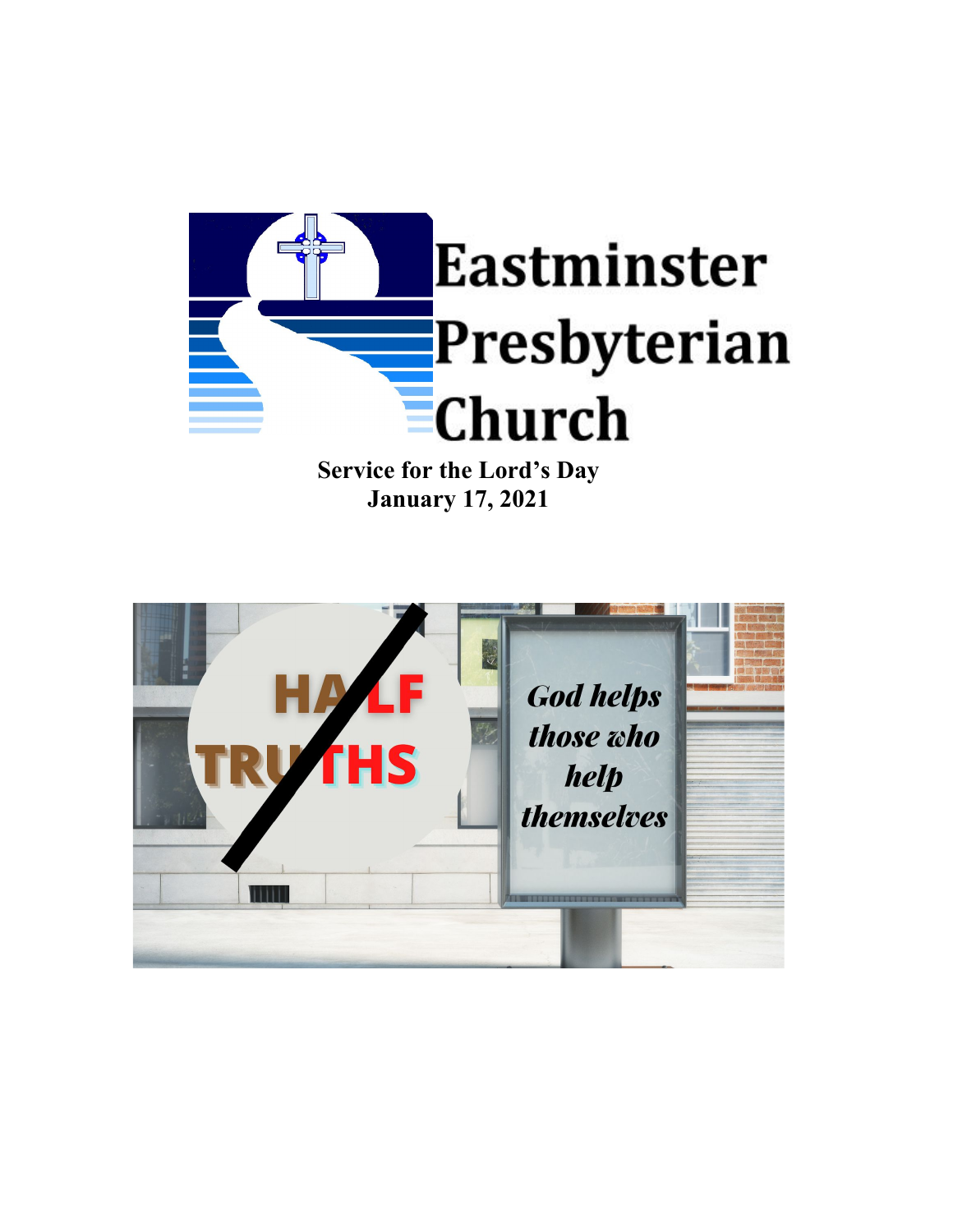### **ORDER OF WORSHIP FOR THE LORD'S DAY**

January 17, 2021 10:00 a.m.

### **GATHERING**

**Prelude** *How Great is Our Lord & Praise to the Lord, the Almighty*

#### **Welcome & Announcements**

The grace of our Lord Jesus Christ be with you. *And also with you.*

#### **Threshold Moment**

### **Call to Worship**

Siblings, rejoice. We live sustained by God's presence and love. *Thanks be to God.* As we mourn the wounds of God's children, *God weeps with us.* As we give thanks for those who have lived in faith, *God gives thanks with us.* As we struggle for justice, *God struggles with us.* As we strive for peace, *God strives with us.* As we work to build the beloved community, *God works with us.* As we offer our gifts to all, *God blesses us.* Siblings, rejoice. *Sustained by God's presence and love we worship God.*

**Hymn #23** *God, You Spin the Whirling Planets*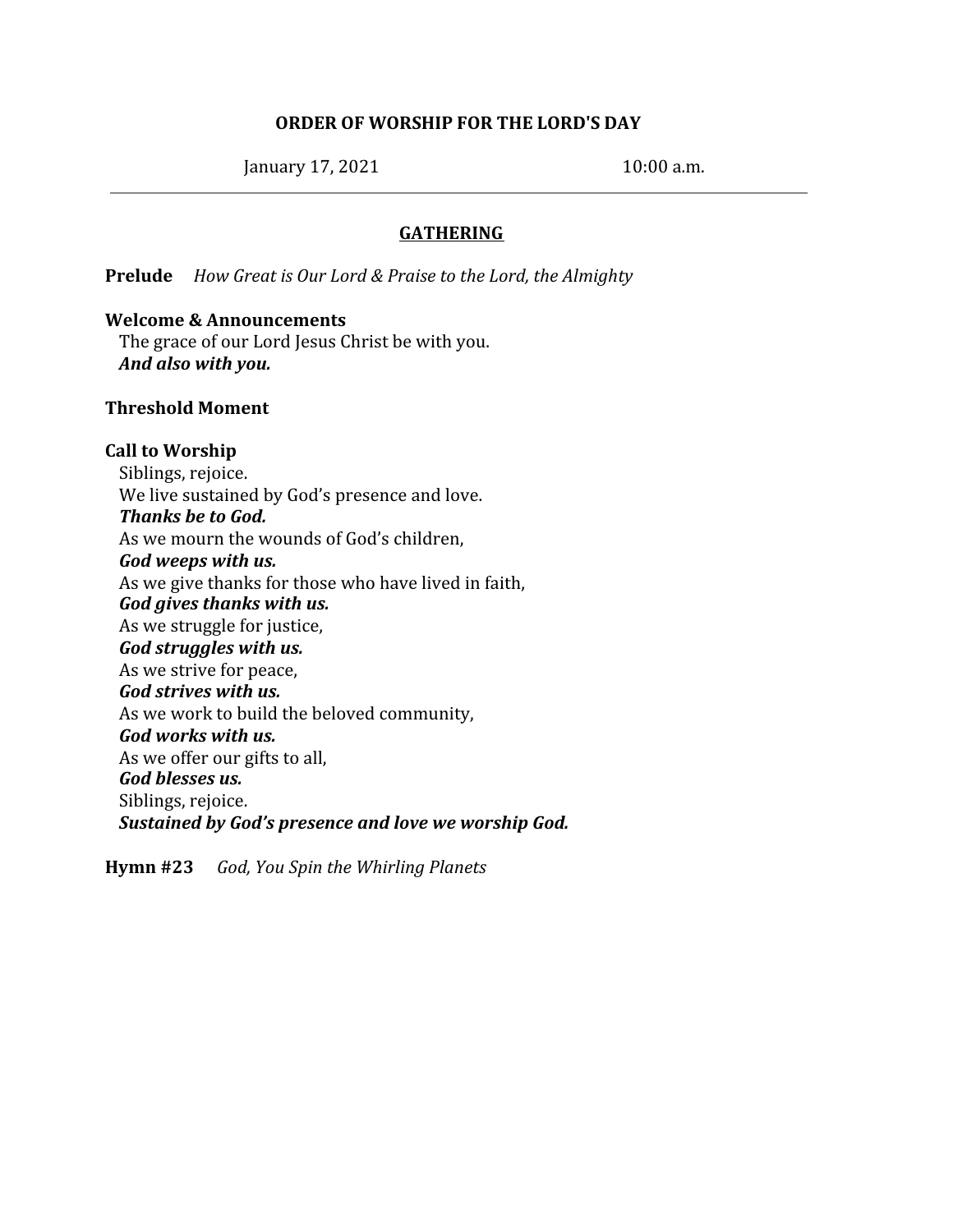

This text was written for the 1979 National Meeting of United Presbyterian Women, whose theme, "In the Image of God, " is variously considered here as reflection, focus, distortion, and polishing for clarity. The words are well set to an anonymous 19th-century American tune.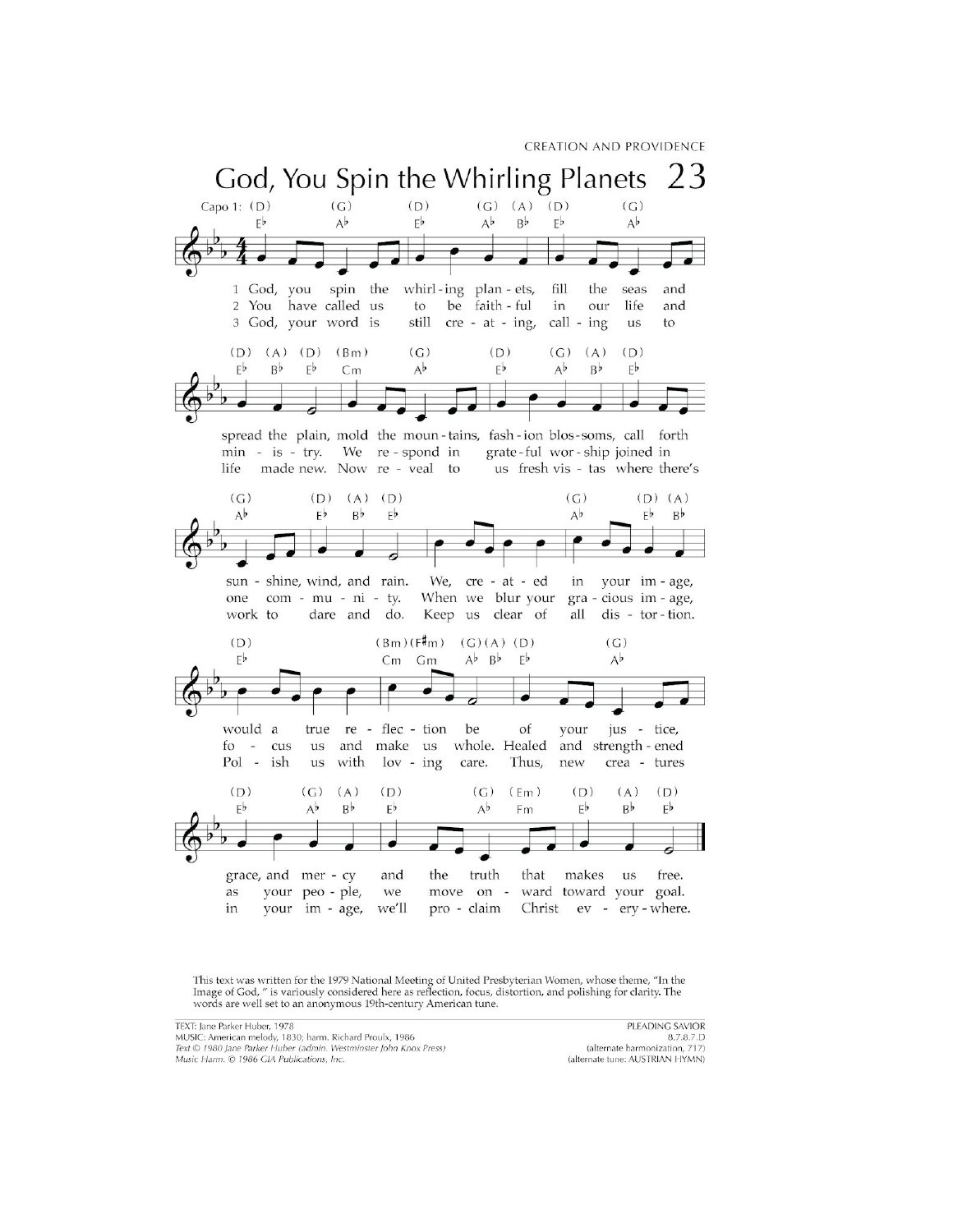### **Call to Confession**

**Prayer of Confession**

*Gracious God, in Jesus Christ you teach us to love our neighbors, but we build dividing walls of hostility. You show us how to love one another as sisters and brothers but we hide ourselves from our own human family. You ask us to seek out the stranger and welcome the guest, but we lock ourselves up inside our own fear. You want us to share your abundant gifts with the poor, but we cling tightly to our possessions and our privilege. You call us to proclaim good news to all people, but we waste our words and hide our light. Have mercy on us, loving God. Forgive our sin, open our hearts, and change our lives. By your Spirit, make us holy and whole one people, united in faith, hope, and love; through Jesus Christ, our reconciler and redeemer.*

### **Silent Confession**

### **Declaration of God's Grace**

### **Passing of the Peace**

*Take out your phone and text to a church member, friend or family member - "The Peace of Christ be with you."*

### **PROCLAIMING THE WORD**

### **Children's Message**

### **Prayer for Illumination**

*Guide us, O God, by your Word and Spirit, that in your light we may see light, in your truth find freedom, and in your will discover your peace; through Jesus Christ our Lord. Amen.*

**Scripture Reading** Matthew 25:31-46

**Sermon** Half Truth: *God Helps Those Who Help Themselves*

# **RESPONDING TO THE WORD**

**Meditation Piece** *A Flower Remembered*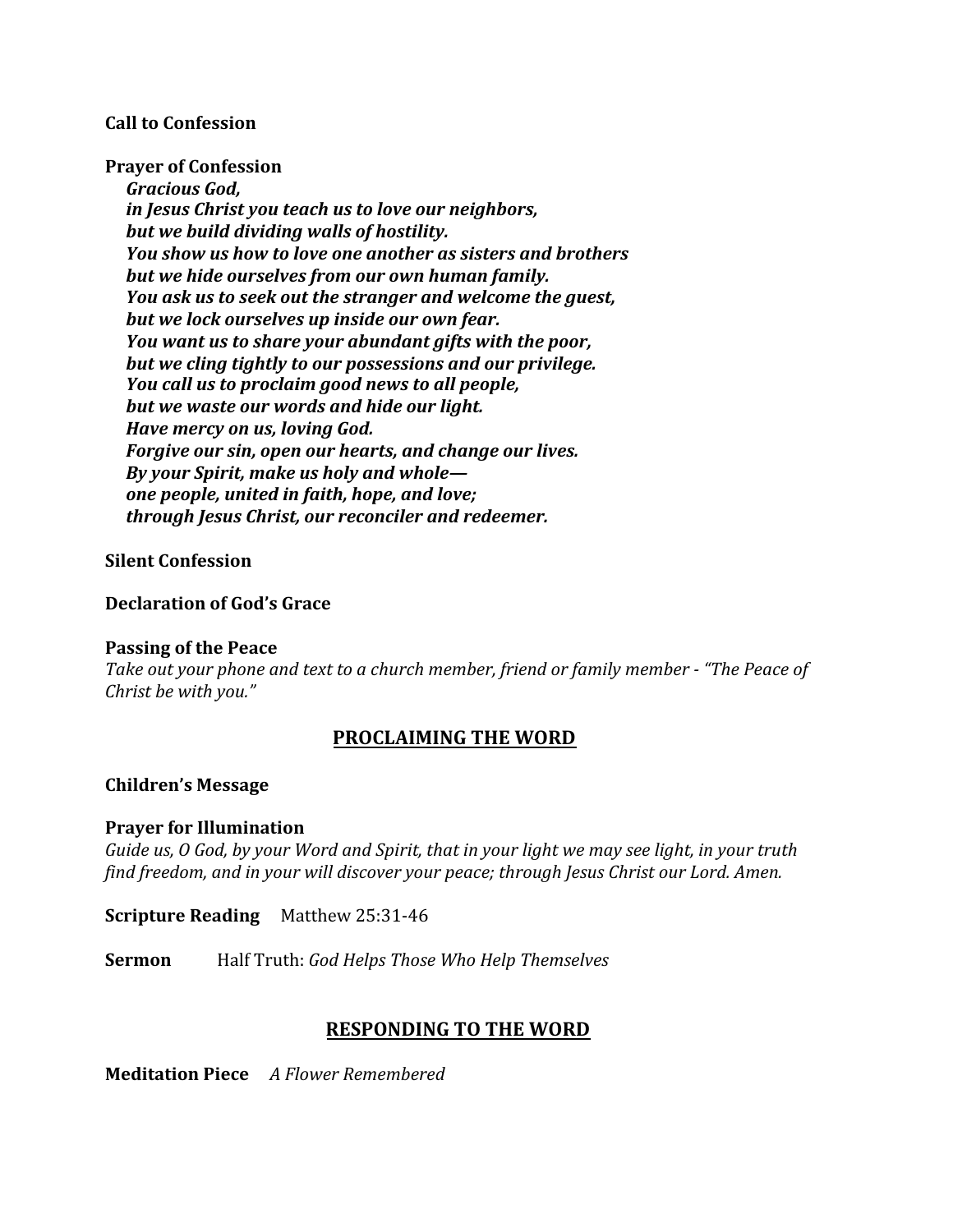**Affirmation of Faith** *The Apostles' Creed I believe in God the Father Almighty, Maker of heaven and earth,*

*And in Jesus Christ his only Son our Lord; who was conceived by the Holy Ghost, born of the Virgin Mary, suffered under Pontius Pilate, was crucified, dead, and buried; he descended into hell; the third day he rose again from the dead; he ascended into heaven, and sitteth on the right hand of God the Father Almighty; from thence he shall come to judge the quick and the dead.*

*I believe in the Holy Ghost; the holy catholic Church; the communion of saints; the forgiveness of sins; the resurrection of the body; and the life everlasting. Amen.*

# **Joys and Concerns of the Congregation/ Pastoral Prayer**

*Comment on Facebook if you have a joy or concern to be shared. You can also email or call the church with prayer concerns. Tomorrow we will send a list of prayer concerns over email to our community.*

## **The Lord's Prayer**

*Our Father who art in heaven, hallowed be thy name. Thy kingdom come, thy will be done, on earth as it is in heaven. Give us this day our daily bread; and forgive us our debts, as we forgive our debtors; and lead us not into temptation but deliver us from evil. For thine is the kingdom and the power and the glory, forever. Amen.*

# **Offering**

*Your of erings support the mission and ministry of Eastminster Presbyterian Church. You can give online by going to* <http://www.eastminsterchurch.org/give/online-giving/>

**Hymn #769** *For Everyone Born*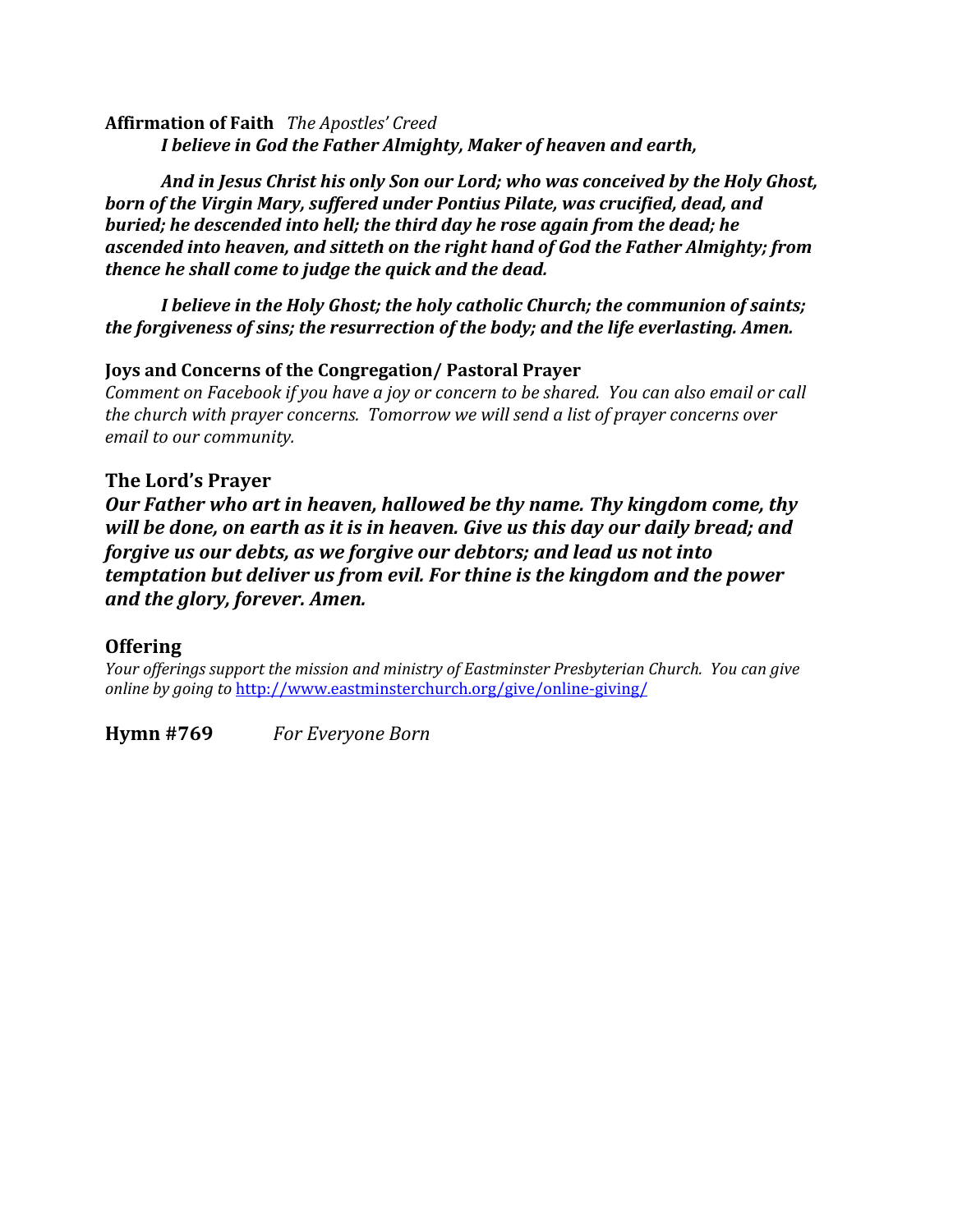**JUSTICE AND RECONCILIATION** 



## **Charge & Benediction "***Blessed with Discomfort" from The Work of the People*

**Postlude** *Like a River Glorious*

#### **Participants in today's service:**

Minister: Rev. Kristin Stroble Acolyte: Lawson Temples Liturgists: Gary & Sherri Blanchard, Ron Davis Director of Christian Education: Neil Myer Pianist: Tamar Mikeladze